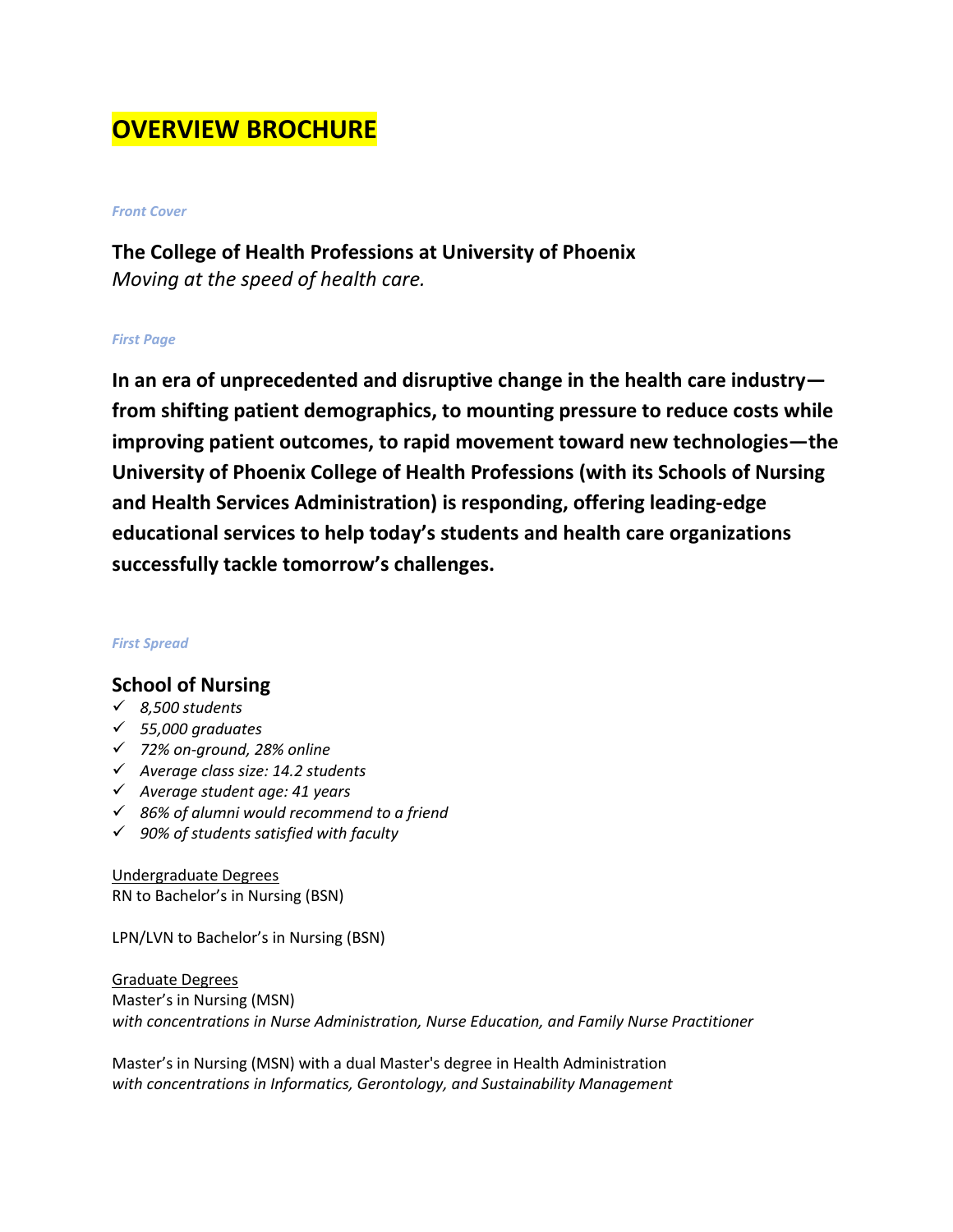Undergraduate Certificates Gerontology Informatics Health Care Education

Post-Graduate Certificates Family Nurse Practitioner Nurse Administration Nurse Education

*Include Map of Program Availability*

*Second Spread*

### **School of Health Services Administration**

- *29,000 students*
- *50,000 graduates*
- *14% on-ground, 86% online*
- *Average class size: 14.5 students*
- *Average student age: 36 years*
- *86% of alumni would recommend to a friend*
- *89% of students satisfied with faculty*

#### Undergraduate Degrees

Associate in Health Administration *with concentrations in Electronic Health Records Fundamentals, Medical Records, and Health & Wellness Administration Foundations*

Bachelor's in Health Administration *with concentrations in Emergency Management and Long-Term Care*

Graduate Degrees Master's in Health Administration *with concentrations in Informatics, Gerontology, Education, and Sustainability Management* 

Master's in Health Administration with a dual Master's degree in Business Administration *with concentrations in HR, Informatics, Gerontology, Project Management, and Sustainability Management*

Master's in Health Administration with a dual Master's degree in Nursing (MSN) *with concentrations in Informatics, Gerontology, and Sustainability Management*

Undergraduate Certificates Health and Wellness Administration Foundations Medical Records Emergency Management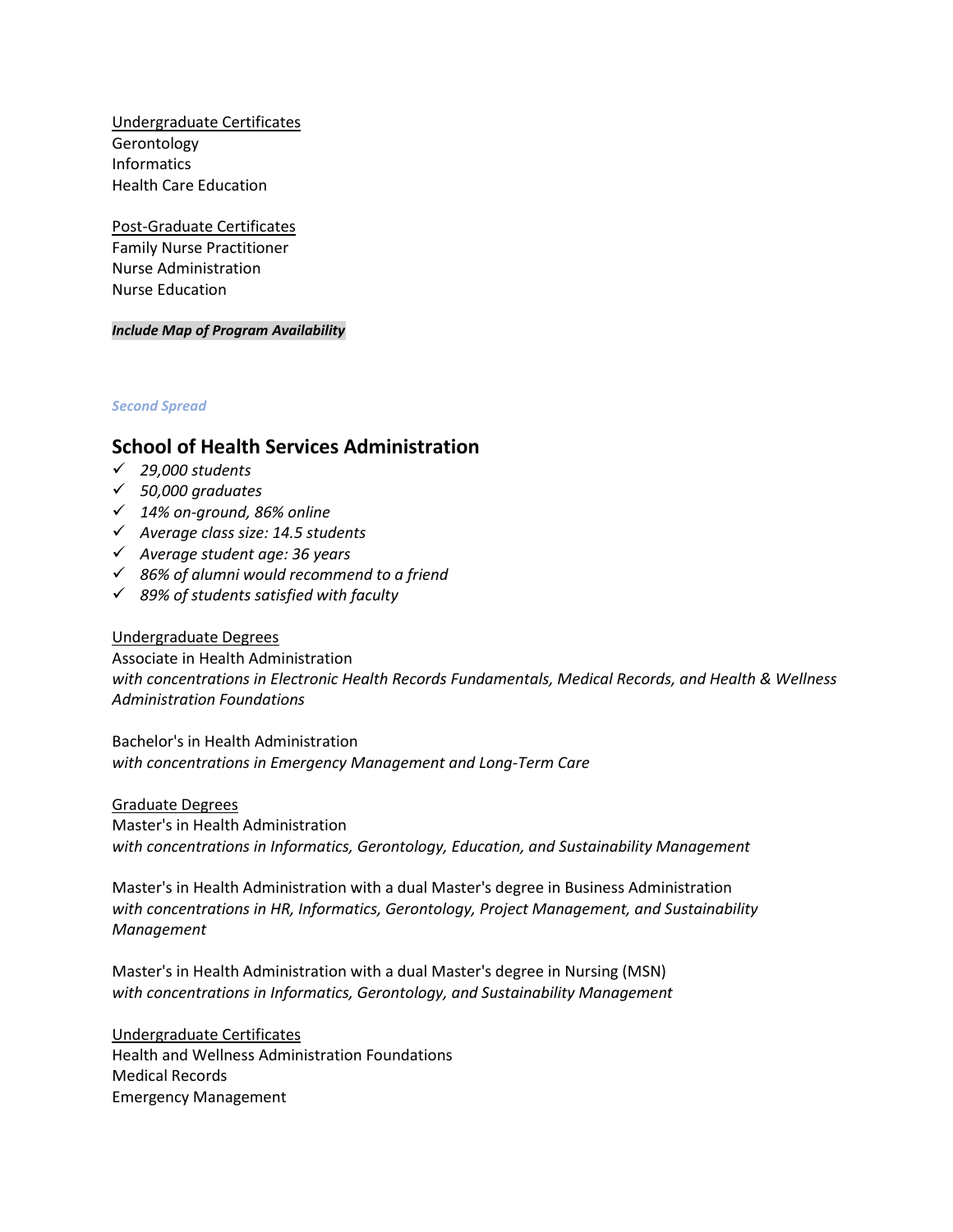Health Management Long-Term Care

*Include Map of Program Availability*

#### *Third Spread*

# *Why College of Health Professions?*

### **RELEVANT**

With our own in-house Center for Health Care Research, a vast network of health care provider partners, and a faculty of nearly 3,000 seasoned health care professionals throughout the country, The College of Health Professions is uniquely positioned to remain on the pulse of change in the rapidlyevolving health care industry.

And our unsurpassed size and scale—including our extensive library of curricula that can be efficiently re-configured and adapted, our deep bench of faculty who can contribute diverse insights and expertise, and our industry-leading learning technology and curriculum design capabilities--enable us to nimbly build and customize programs in a way few institutions can.

- $\triangleright$  Curriculum updated in real-time to incorporate emerging trends and changing standards of care.
- $\triangleright$  Courses, certificates, and concentrations in timely areas such as informatics, gerontology, sustainability management, and more.
- Ability to customize programs to address the specific challenges and objectives of individual health care organizations and other student groups.

## **ACCESSIBLE**

Founded nearly 40 years ago in response to the need for high-quality, *yet flexible and affordable*, educational options for working adults, the University of Phoenix has remained committed to delivering programs that align with the realities of our students' lives.

- $\triangleright$  Courses taught on-site at a partner organization, on-campus, at an alternate approved site, or online.
- *Cohort Programs* through which groups of students from a partner organization enroll together and receive a tuition discount as well as other benefits.
- *Dual-Degree Programs* through which students may efficiently earn two master's degrees at once--expanding their expertise while optimizing time and expense.
- A *Nursing Pathway Program* through which bachelor's nursing students may begin taking master's-level courses, giving them a head start on their graduate studies.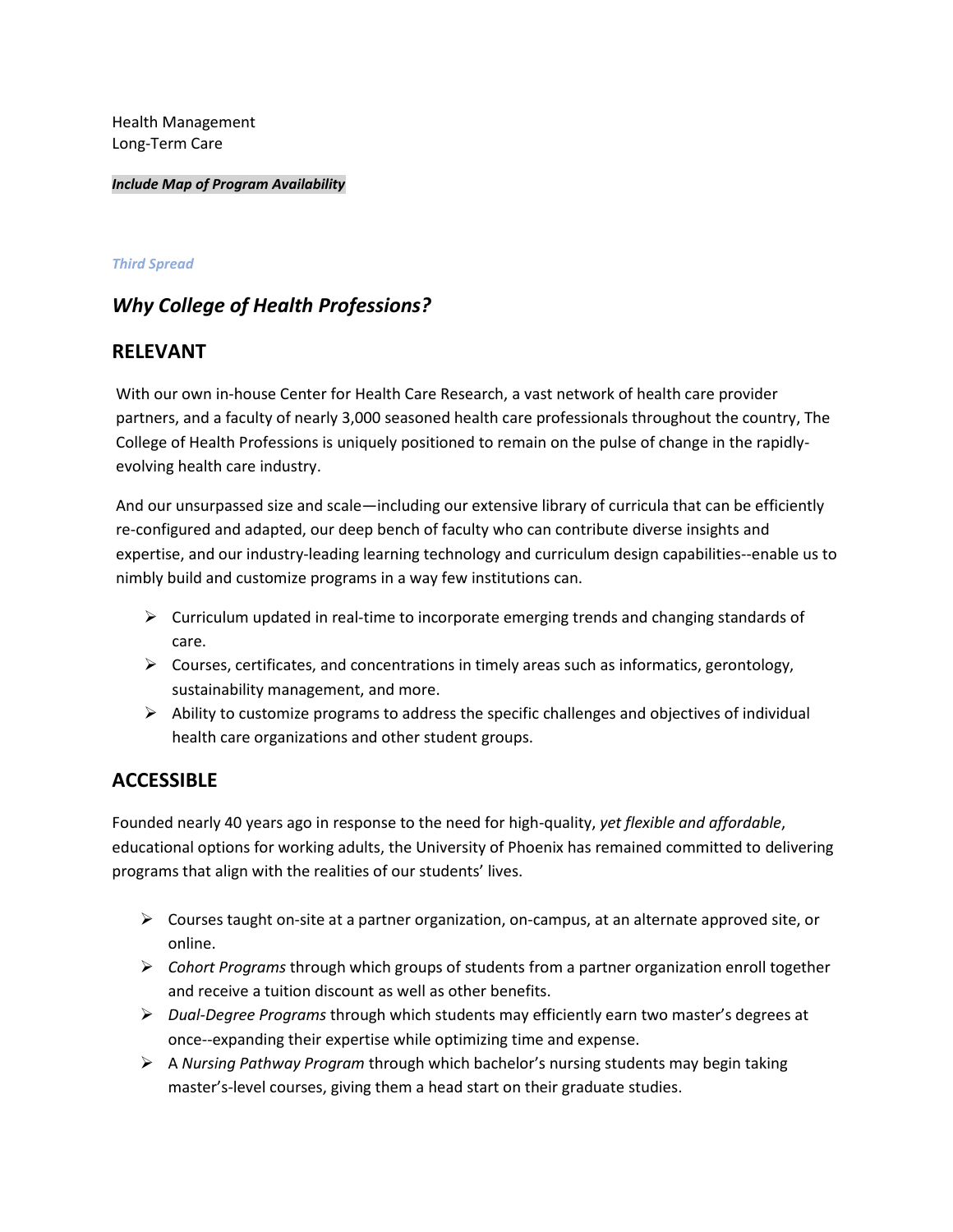A unique *Nursing Bridge Program* that enables RNs who have a bachelor's degree in an unrelated field to earn a master's in nursing by taking just three bachelor's-level nursing courses in addition to their master's- level coursework.

# **HIGH-QUALITY**

As an accredited institution with a curriculum that remains tightly aligned with the latest third-party industry standards, a faculty of national health care leaders who bring an average of 20 years of realworld experience, and impressive student and alumni satisfaction rates of nearly 90%, The College of Health Professions is a quality leader in health care education.

- $\triangleright$  Accredited by the Higher Learning Commission (HLC)
- $\triangleright$  Nursing programs accredited by the Commission on Collegiate Nursing Education (CCNE)
- $\triangleright$  Faculty with an average of 20 years of real-world experience, including 157 CEOs, 21 COOs, 15 CFOs, 13 VPs, 8 Chief Nursing Officers, and 99 Directors of programs.
- $\triangleright$  Curricula updated regularly to align with changing industry standards, including those set forth by:
	- o American Association of Colleges and Nursing (AACN)
	- o American College of Healthcare Executives (ACHE)
	- o American Nurses Association (ANA)
	- o Association of University Programs in Health Administration (AUPHA)
	- o Commission on Accreditation of Healthcare Management Education (CAHME)
	- o National Center for Healthcare Leadership Competencies (NCHL)
	- o National League for Nursing (NLN)
	- o Quality & Safety Education for Nurses (QSEN)
- $\triangleright$  Curricula prepares students to sit for relevant licensing exams, such as:
	- o American Nurses Credentialing Center (ANCC) Family Nurse Practitioner-Board Certified (FNP-BC) credential exam
	- o American Association of Nurse Practitioners (AANP) Family Nurse Practitioner-Certified (FNP-C) credential exam
	- o National Council Licensure Examination (NCLEX) for Registered Nurse
	- o National League of Nursing (NLN) Certified Nursing Educator (CNE) exam
	- o American Nurses Credentialing Center's Nurse Executive Board Certification (NE-BC) exam
	- o National Healthcareer Association® (NHA) Certified Electronic Health Record Specialist (CEHRS) exam
	- o National Healthcareer Association® (NHA) Certified Medical Administrative Assistant (CMAA) exam
	- o National Healthcareer Association® (NHA) Certified Billing and Coding Specialist (CBCS) exam

#### *Back Cover*

#### *ABOUT THE COLLEGE OF HEALTH PROFESSIONS*